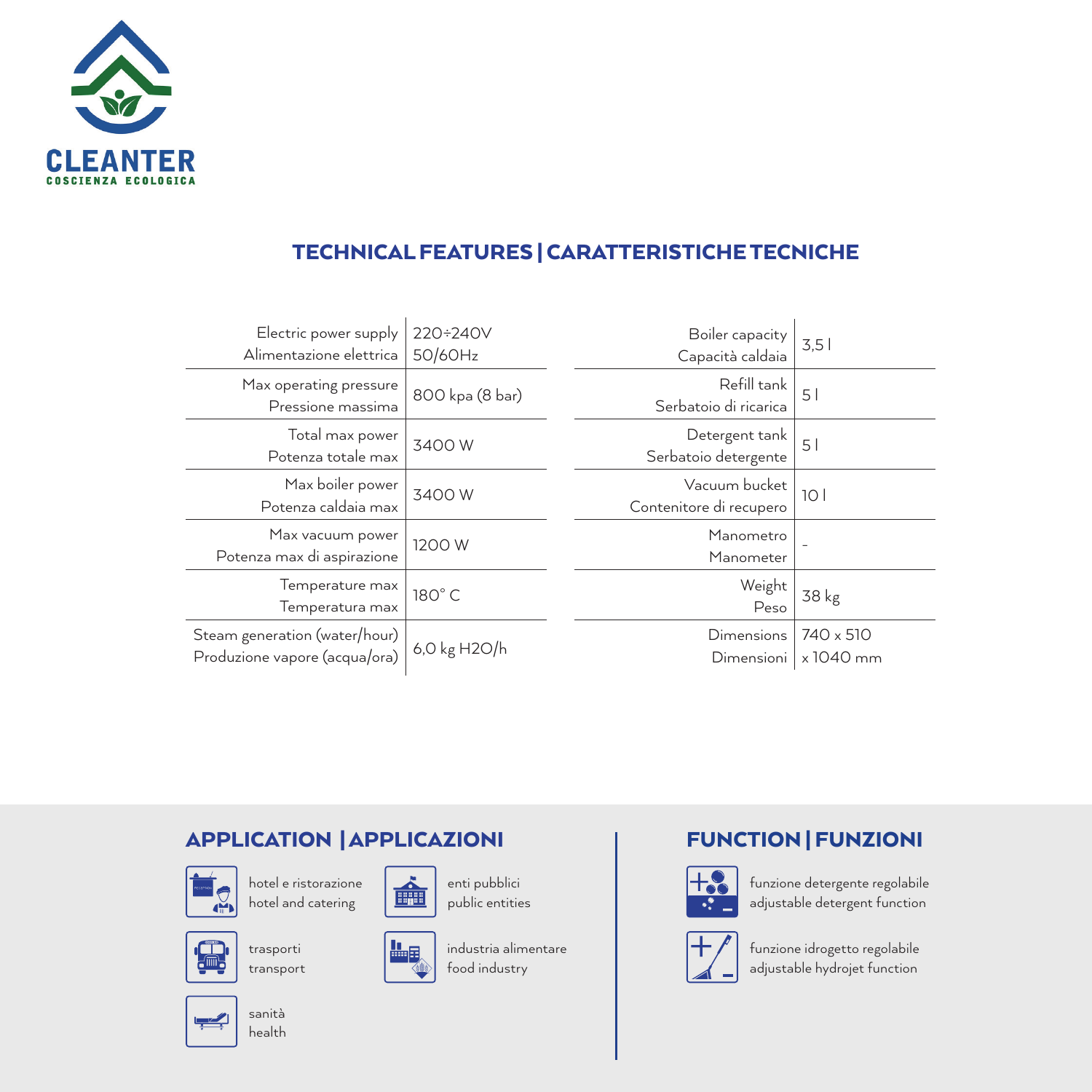

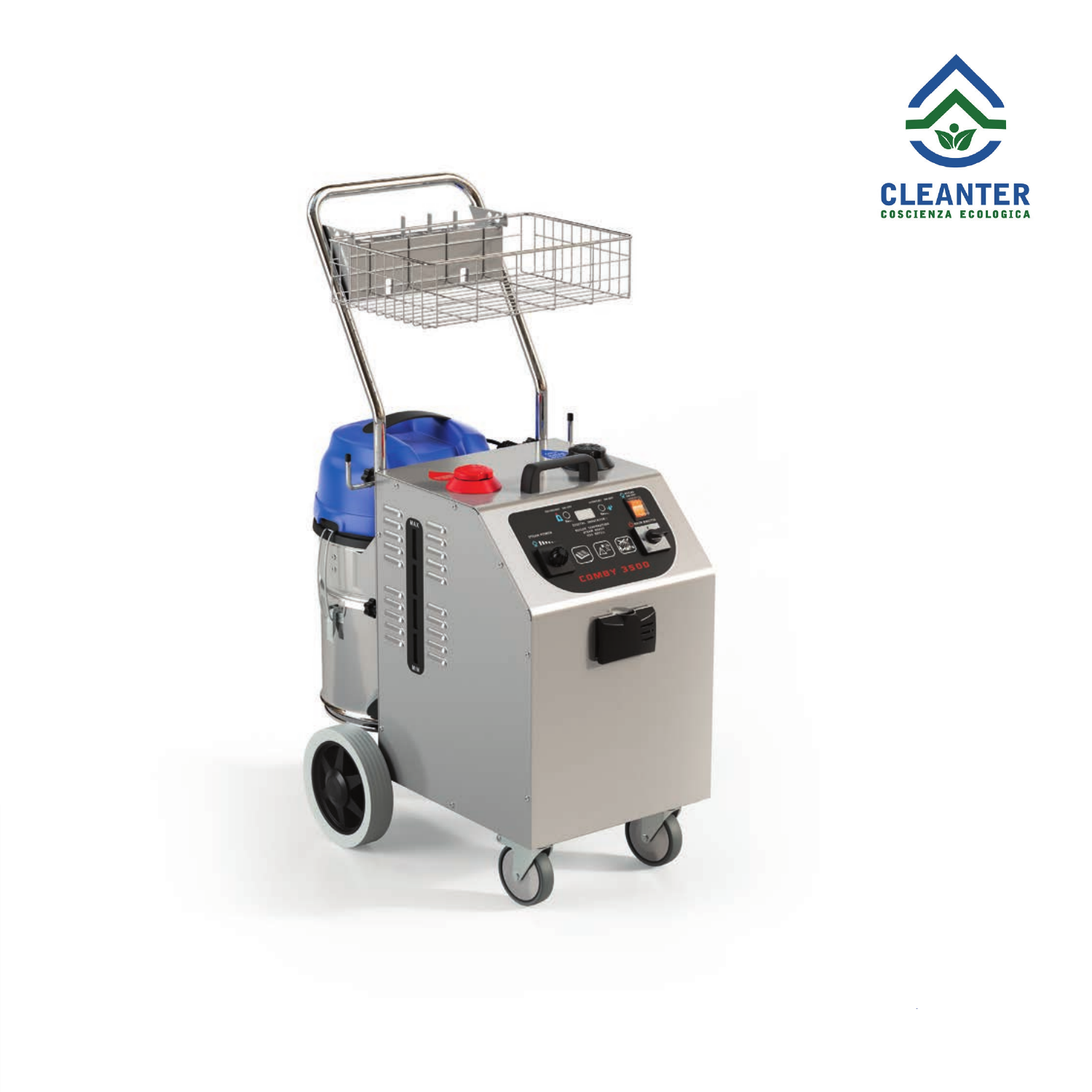



## **ACCESSORI PER: ACCESSORIES FOR:**



**YFL66003** FLESS.ASP+VAP CON GRILLETTO L.3 MT + DET STEAM&VACUUM HOSE 3MT







**YSPN0001** TELAIO SETOLATO CON RACLE IN GOMMA FRAME WITH BRISTLES AND SQUEEGEE FOR MULTIPURPOSE BRUSH







**UBON0001 BOCCHETTA** ASPIRAZ. CURVA CURVED SUCTION NOZZLE

**USPN3008** SPAZZOLINO D.40 SETOLE POLIESTERE Ø40 POLYESTER BRUSH



**YLAN0004** GRUPPO LANCIA A-V PRO INOX 138 LANCE PRO INOX 138





BOCCHETTA INGL.NERA+GOMMINO SUCTION NOZZLE WITH SQUEEGEE

**USPN3005** SPAZZOLINO D.65 SETOLE POLIESTERE Ø65 POLYESTER BRUSH



**USPN3001** SPAZZOLINO D.28 SETOLE IN POLIESTERE Ø28 POLYESTER BRUSH